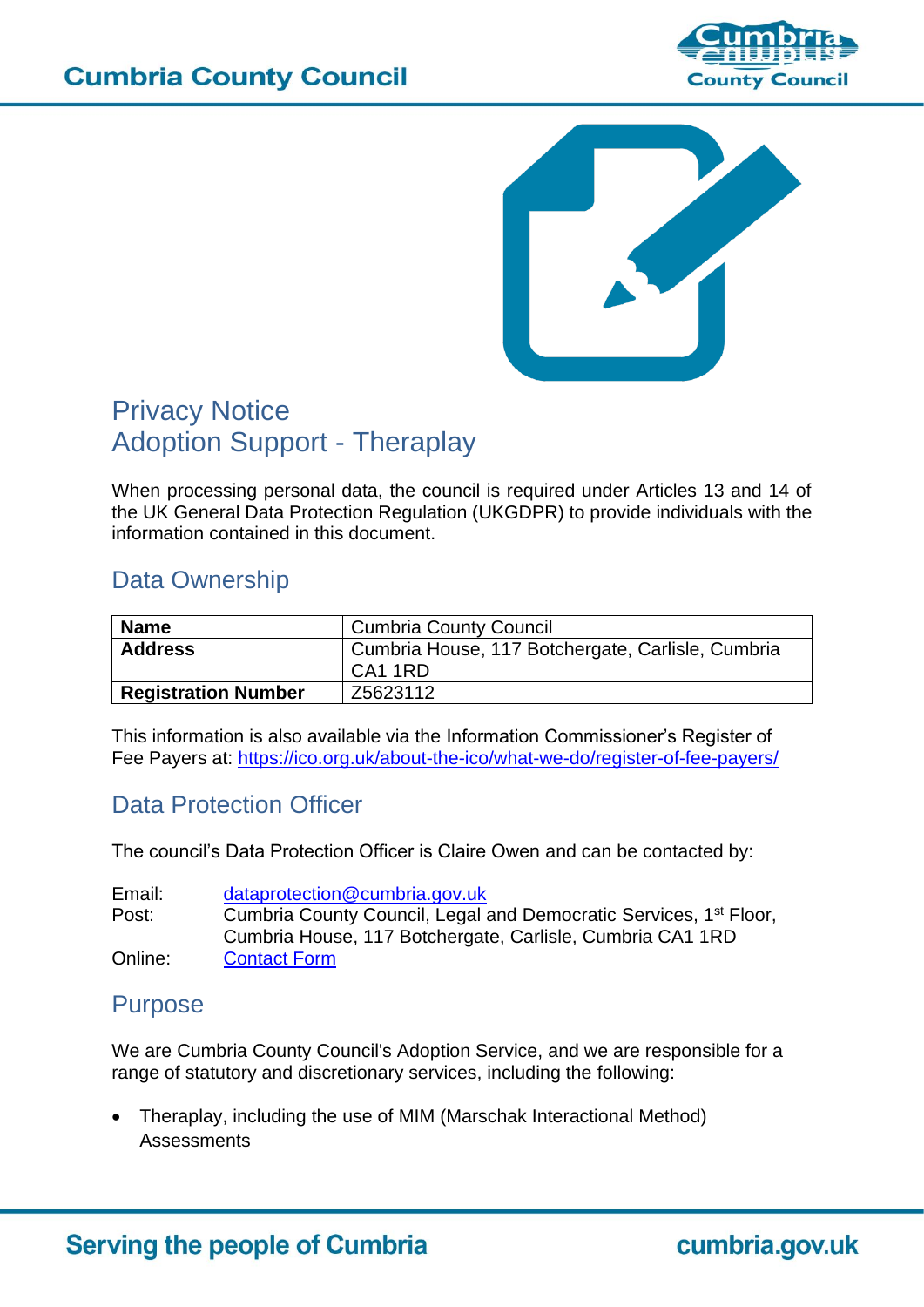# Data Collection

Your data will be collected in the following ways:

- electronic forms (using Egress)
- home visits and video calls (Teams)
- video recording

Video recordings will be made by a Practitioner using an appropriate council device.

The session will be recorded and used by the Practitioner and their supervisor to enable reflection, provide feedback and make recommendations to the family.

Please be aware that if an enquiry or complaint is received relating to the Video Recording it may be necessary to share it with other professionals, internal services or other public organisations.

Practitioners will make all reasonable efforts to contact any individuals whose rights or privacy may be affected by the processing described above. In the event that a young person becomes upset or discloses sensitive information during a Video Recording, the Practitioner would be required to follow relevant Safeguarding Procedures.

## <span id="page-1-0"></span>Data Types

Adoption Support - Theraplay is required to process either your personal, special category/sensitive or criminal/law enforcement data to meet legal obligations and make robust recommendations and decisions.

The **Personal Data** requirements are:

- **Name**
- **Contact Details**

The **Special Category Data** requirements are:

• **Health/Social Care i.e., child's early life history of developmental trauma and loss, adopter details**

The **Criminal/Law Enforcement Data** requirements are:

• **Not Applicable**

### Legal Basis for Processing Data

Where the Adoption Service identifies the requirement to process personal, special category/sensitive or criminal/law enforcement data, depending on the specific data being shared, it must have at least one of the following:

- for personal data, a legal basis under **UKGDPR Article 6**,
- for special category/sensitive data, a condition under **UKGDPR Article 9**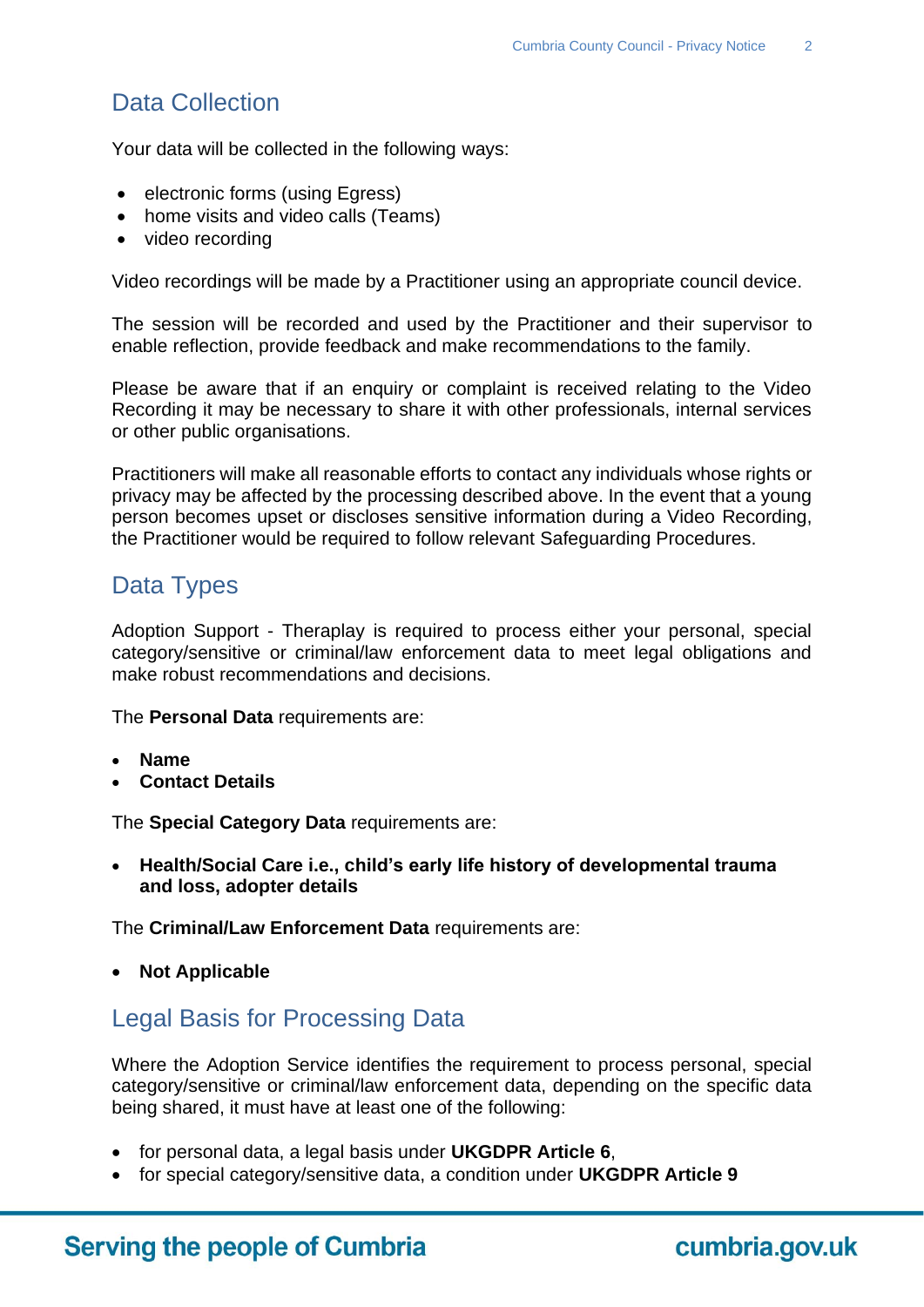• for criminal/law enforcement data, a purpose under **UKGDPR Schedule 8**

The following **legal bases** apply to the processing of your personal data:

#### • **UKGDPR Article 6(1) (a) Consent**

Where the LGR Programme is relying on UKGDPR Article 6(1)(c) all Relevant [Legislation](#page-2-0) should be listed below.

The following **conditions** apply to the processing of your special category/sensitive data:

#### • **UKGDPR Article 9(2) (a) Explicit consent**

The following **purposes** apply to the processing of your criminal/law enforcement data:

#### • **Not Applicable**

### <span id="page-2-0"></span>Automated Decision-Making/Profiling

Automated individual decision-making is a decision made by automated means without any human involvement. Automated individual decision-making does not have to involve profiling, although in some cases it might.

A definition of Profiling can be found in: [UK GDPR -](https://uk-gdpr.org/chapter-1-article-4/) Article 4(4) and further information can be found at: ICO - [Automated Decision Making and Profiling](https://ico.org.uk/for-organisations/guide-to-data-protection/guide-to-the-general-data-protection-regulation-gdpr/individual-rights/rights-related-to-automated-decision-making-including-profiling/)

We **do not** use your information for automated decision-making or profiling purposes.

#### Data Transfers

Your personal data **is not** transferred to a third country or international organisation.

#### Redaction

We operate a policy where we routinely redact the following details before making forms and documents available online:

- contact details e.g. telephone numbers, email addresses
- signatures
- personal or special category data
- information agreed to be confidential or commercially sensitive

Occasionally it may be considered necessary, justified and lawful to disclose data that appears in the list above. In these circumstances the council will make all reasonable efforts to contact you if this processing is going to have an impact on your rights or privacy.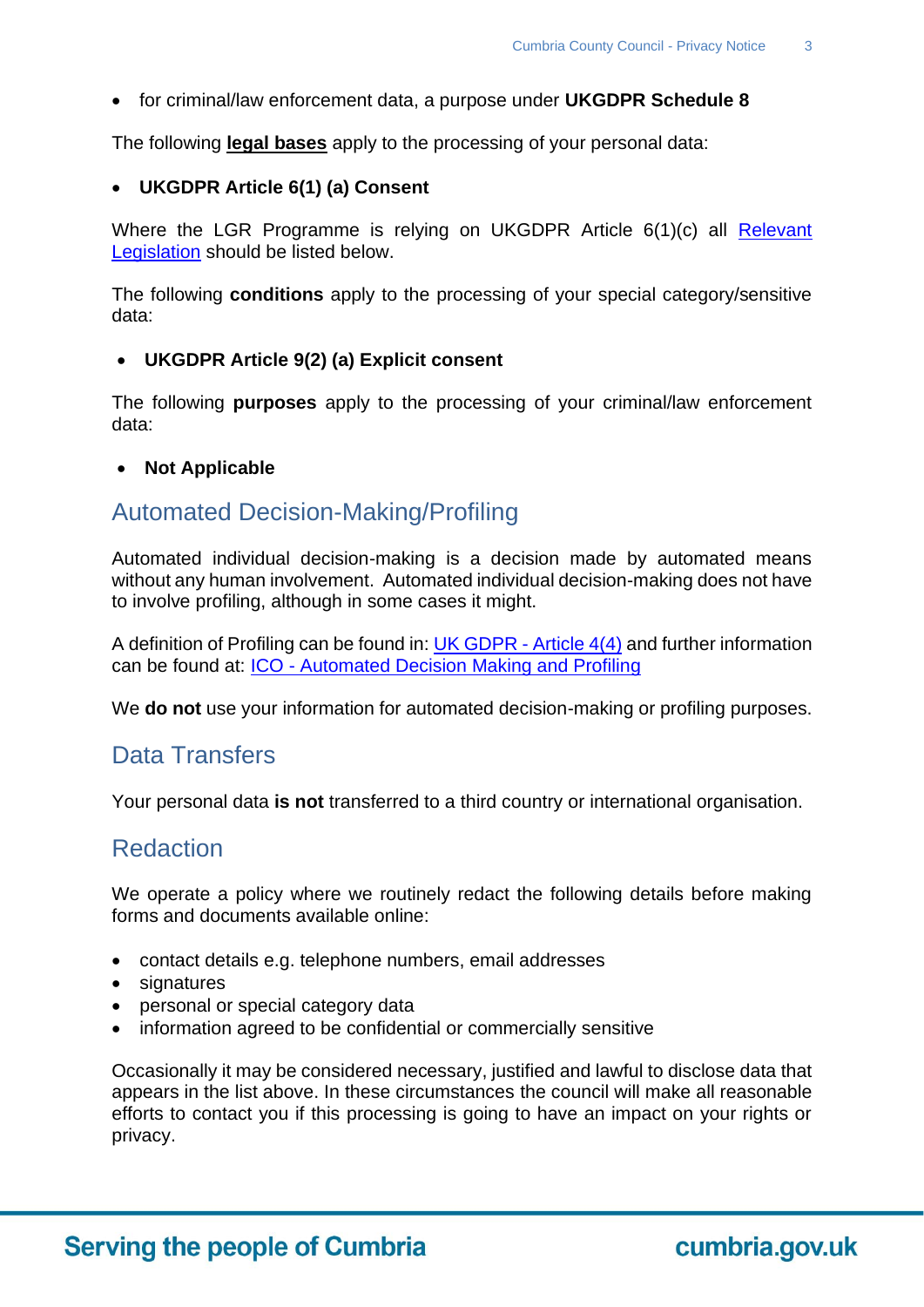# Data Sharing

To achieve the [purpose](#page-0-0) laid out above, the [specific data](#page-1-0) will only be shared within the Adoption Service and Family Futures.

While responding to your enquiries or complaints it may be necessary to share your personal data with other parts of the council or other public bodies or organisations. All reasonable efforts will be made to contact you if this processing is going to have an impact on your rights or privacy.

### Data Security and Retention

The video recording will be kept on a secure council system and can only be accessed by employees who have explicit permission to do so for as long as you are receiving family therapy.

Video recordings can only be retained beyond this point for training purposes if you have provided explicit consent by signing the Video Recording - Consent Form (below).



**Please note: Privacy Notices cannot be finalised and published without identifying the correct retention period.**

# Your Rights - Data Subject Access

The UKGDPR provides you with the right to access information the council, as a public authority holds about you. Upon receipt of a valid request the council will:

- provide you with a response within one month
- let you know if your request is subject to an extension
- make reasonable efforts to comply with the format of your request
- inform you if your request is going to be refused or a charge is payable.

You can make a Data Subject Access Request (DSAR) by contacting:

| Email: | information.governance@cumbria.gov.uk                      |
|--------|------------------------------------------------------------|
| Post:  | <b>Cumbria County Council, Information Governance Team</b> |
|        | Parkhouse, Baron Way, Carlisle CA6 4SJ                     |
|        | Telephone: (01228) 221234                                  |
|        | Online: Contact Form                                       |

#### Your Rights - Other

In addition to your right of access the UKGDPR also gives you the following rights:

# **Serving the people of Cumbria**

cumbria.gov.uk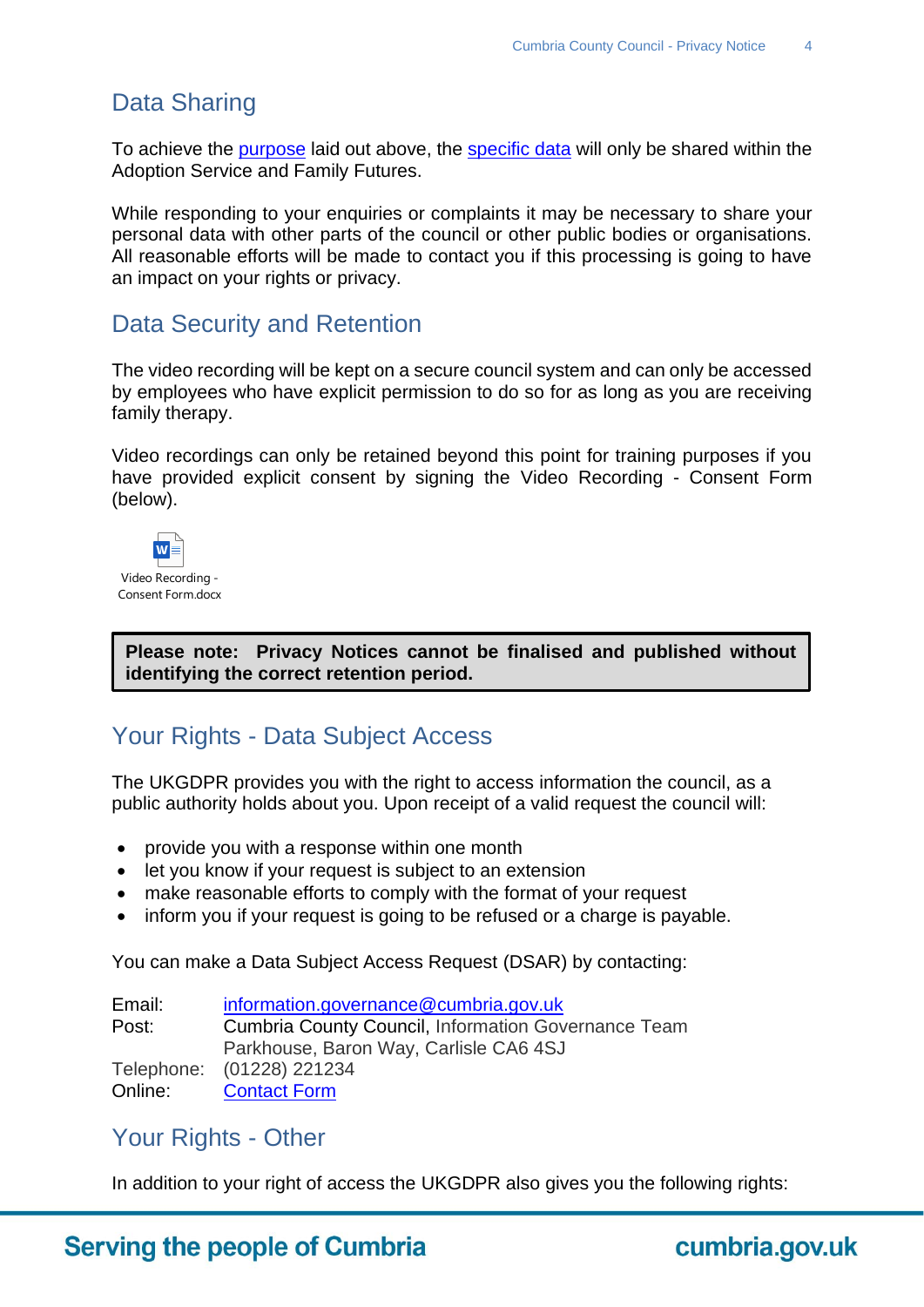- the right to be informed via the council's Privacy Notice
- the right to withdraw your consent. If we are relying on your consent to process your data then you can remove this at any point
- the right of rectification, we must correct inaccurate or incomplete data within one month
- the right to erasure. You have the right to have your personal data erased and to prevent processing unless we have a legal obligation to process your personal information
- the right to restrict processing. You have the right to suppress processing. We can retain just enough information about you to ensure that the restriction is respected in future
- the right to data portability. We can provide you with your personal data in a structured, commonly used, machine readable form when asked
- the right to object. You can object to your personal data being used for profiling, direct marketing or research purposes
- you have rights in relation to automated decision making and profiling, to reduce the risk that a potentially damaging decision is taken without human intervention.

Where our processing of your personal data is based on your consent, you have the right to withdraw your consent at any time. If you do decide to withdraw your consent we will stop processing your personal data for that purpose, unless there is another lawful basis we can rely on – in which case, we will let you know. Your withdrawal of your consent won't impact any of our processing up to that point.

Where our processing of your personal data is necessary for our legitimate interests, you can object to this processing at any time. If you do this, we will need to show either a compelling reason why our processing should continue, which overrides your interests, rights and freedoms or that the processing is necessary for us to establish, exercise or defend a legal claim.

Unless otherwise stated above you can exercise any of these rights by contacting:

Email: [dataprotection@cumbria.gov.uk](mailto:dataprotection@cumbria.gov.uk) Post: Cumbria County Council, Legal and Democratic Services, 1<sup>st</sup> Floor, Cumbria House, 117 Botchergate, Carlisle, Cumbria CA1 1RD Online: [Contact Form](https://www.cumbria.gov.uk/admin/contactdpo.asp)

# Verifying Your Identity

When exercising the rights mentioned above please be aware that under UKGDPR Article 12(6) additional information can be requested to verify that you are the data subject if your identity is unconfirmed. Please note that:

- additional documentation is only required when the council cannot verifiy your identity using internal council systems that relate to the service you are requesting information about
- the council will contact you for this documentation prior to processing your request
- the statutory deadline for responding to your request will start when you have provided the additional documentation

# **Serving the people of Cumbria**

cumbria.gov.uk